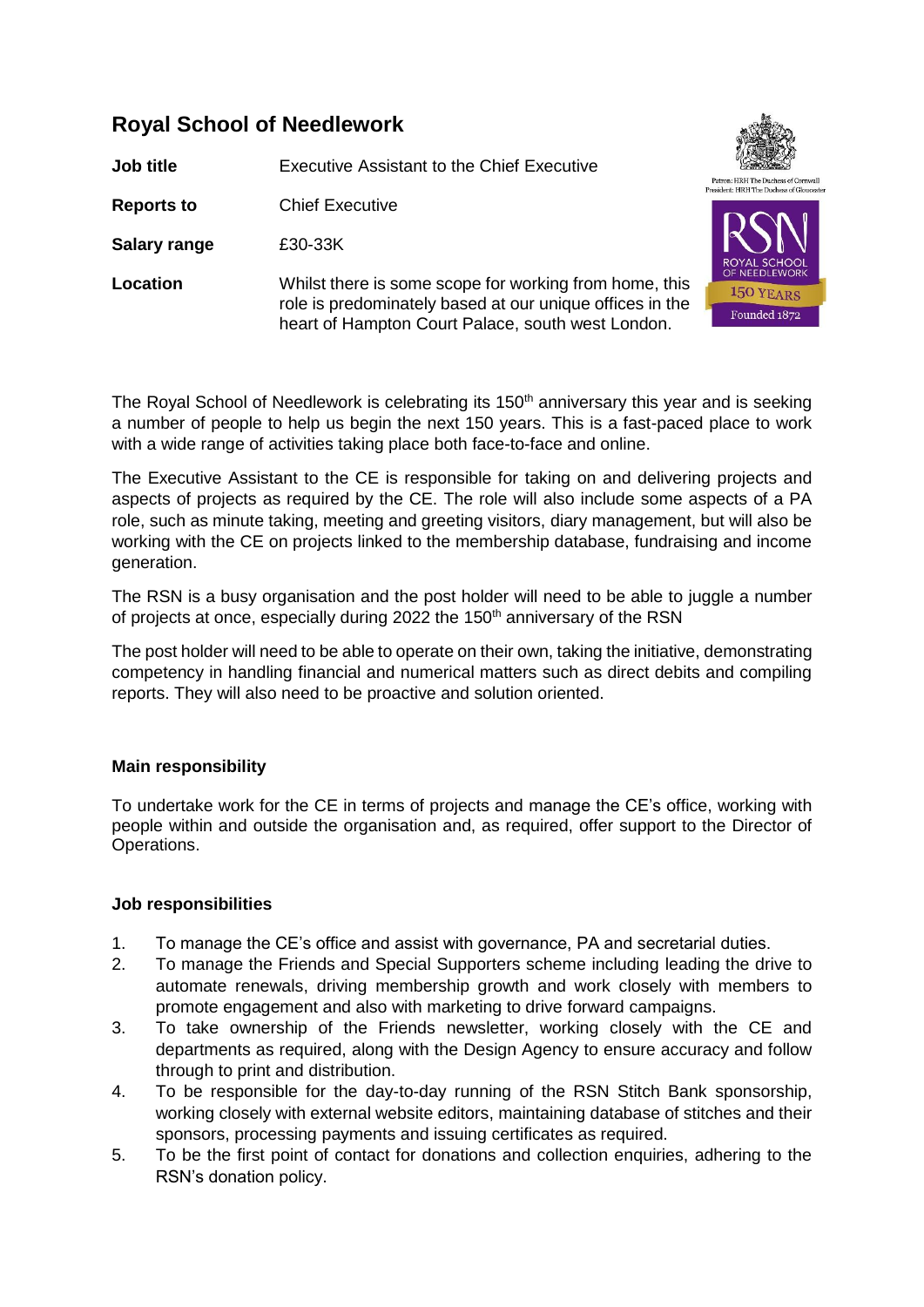- 6. To offer support to the Director of Operations as required with HR and health and safety matters.
- 7. To liaise with a wide range of contacts on behalf of the Chief Executive.
- 8. To handle confidential and personnel matters as required.
- 9. To lead the administrative team in transitioning from server to cloud storage
- 10. Research databases to prepare a report on possible options for the RSN as we move to consolidate data and transactions with donors, Friends, customers and other parts of the RSN.
- 11. Undertake analysis of different aspects of the RSN activities to enable forward decisions to be taken based on data.
- 12. To undertake projects including organising internal/external events and exhibitions for the organisation, working with all stakeholders, taking project management responsibility.
- 13. To handle financial matters such as direct debits and membership renewals. To ensure all correspondence with key individuals is linked to our database.
- 14. In the absence of the Director of Operations to act as liaison person with Hampton Court Palace.
- 15. To undertake Health and Safety monitoring duties as required by the Director of Operations.
- 16. To undertake administrative matters required for the smooth running of the organisation including support required by the Trustees.
- 17. Work closely with volunteers and support them with their needs, promotion of inspiration packs and copy for the e-news.
- 18. To undertake any other activities as required by the Chief Executive.

Some out of office hours working may be required for which time off in lieu will be given.

| <b>Person specification</b><br><b>Experience</b>      | <b>Essential</b> | <b>Desirable</b> |
|-------------------------------------------------------|------------------|------------------|
| PA experience to Board level                          | $\star$          |                  |
| Handling a wide variety of work/multi-tasking         | *                |                  |
| Handling confidential matters                         | $\star$          |                  |
| Health and safety experience                          |                  | $\star$          |
| Charity experience/volunteer management               |                  | $\star$          |
| Handling direct debits and other financial processing |                  | $\star$          |
| Membership scheme management and administration       |                  | $\star$          |
| Project management experience                         |                  | $\star$          |